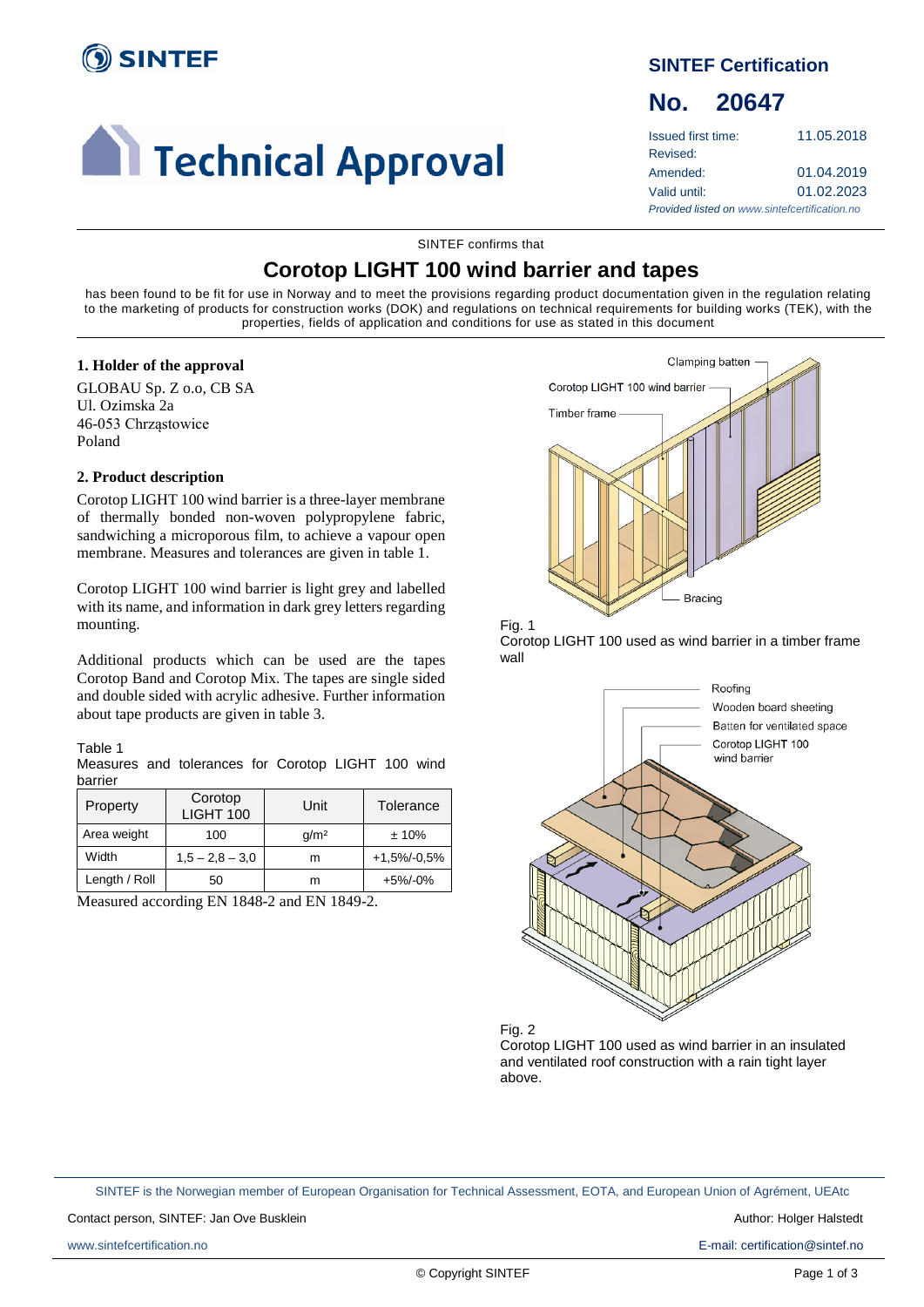Table 2: Material– and construction properties for Corotop LIGHT 100 wind barrier

| Property                       | Method          | DoP <sup>1</sup> | Control limit <sup>2)</sup> | Unit                                        |
|--------------------------------|-----------------|------------------|-----------------------------|---------------------------------------------|
| Dimensional stability,         |                 |                  |                             |                                             |
| -Longitudinal                  | EN 1107-2:2001  |                  | < 2                         | $\frac{0}{0}$                               |
| -Transversal                   |                 |                  | < 2                         |                                             |
| Water tightness                | EN 1928:2000    | W <sub>1</sub>   | W <sub>1</sub>              | Class                                       |
| Air tightness material         | EN 12114:2000   |                  | $\leq 0.1$                  | $m3$ (m <sup>2</sup> h50Pa)                 |
| Air tightness construction     | EN 12114:2000   |                  | 0.9                         | $m3$ (m <sup>2</sup> h50Pa)                 |
| Rain tightness of construction | NT Build 421    | $\overline{a}$   | $\geq 300^{3}$              | Pa                                          |
| Tear resistance (nail shank)   |                 |                  |                             |                                             |
| -Longitudinal                  | EN 12310-1:1999 | $110 \pm 38$     | $\geq 72$                   | N                                           |
| -Transversal                   |                 | $145 \pm 51$     | $\geq 94$                   |                                             |
| Tensile strength               |                 |                  |                             |                                             |
| -Longitudinal                  | EN 12311-1:1999 | $250 \pm 75$     | $\geq 175$                  | $N / 50$ mm                                 |
| -Transversal                   | EN 13859-2:2014 | $150 \pm 45$     | $\geq 105$                  |                                             |
| Elongation                     |                 |                  |                             |                                             |
| -Longitudinal                  | EN 12311-1:1999 | $85 \pm 26$      | $\geq 59$                   | $\frac{0}{0}$                               |
| -Transversal                   | EN 13859-2:2014 | $110 \pm 44$     | $\geq 66$                   |                                             |
| Water vapour resistance        | EN 12572:2016   | 0.03             | $\leq 0.03$                 | $(S_d)$ m equivalent<br>air-layer thickness |

<sup>1)</sup> Declared value given in the manufacturers DoP (Declaration of performance)

2) Control limit shows values the product should satisfy during internal factory production control and audit testing

3) Result from type testing

#### Table 3

Product specification for associated installation components for Corotop LIGHT 100 wind barrier

|                 | Component   Material type                                                                                     | Description                                                                 | <b>Measures</b>                                              |
|-----------------|---------------------------------------------------------------------------------------------------------------|-----------------------------------------------------------------------------|--------------------------------------------------------------|
| Corotop<br>Band | single sided PP spun bonded<br>tape with an acrylic dispersion<br>as adhesive                                 | Reparation of ruptures, holes or cuts in<br>Corotop LIGHT 100 wind barrier. | 50 mm / 75 mm / 100 mm  <br>Width:<br>Length:<br>25 m        |
| Corotop<br>Mix  | double sided acrylic dispersion<br>tape with a reinforcement of<br>polyester fibres but no further<br>backing | Overlap jointing of Corotop LIGHT 100                                       | Width:<br>$20 \text{ mm} / 40 \text{ mm}$<br>Length:<br>25 m |

#### **3. Fields of application**

Corotop LIGHT 100 wind barrier is designed for be used as external wind barrier in thermal insulated wooden walls and wooden roof constructions. See also Fig. 1 and Fig. 2.

Corotop LIGHT 100 wind barrier can be used in fire class 1 in buildings, and in residential buildings up to three floors if each dwelling unit has direct access to the ground level (not via stairs or staircases). For other use, a fire safety analysis has to be performed.

Corotop Band tape is designed to be used for reparation of ruptures, holes or cuts in Corotop LIGHT 100 wind barrier.

Corotop Mix tape is designed to be used for joining of Corotop LIGHT 100 wind barrier.

#### **4. Properties**

#### *Material properties*

Material characteristics for Corotop LIGHT 100 wind barrier are shown in Table 2.

#### *Safety in case of fire*

The wind barrier has a reaction to fire class E according to EN 13501-1.

#### *Durability*

The durability for the products has been tested before and after exposure to artificial ageing according EN 13859-2 and are considered to have satisfactory durability during a construction period as long the products are not exposed to direct UV radiation in the finished construction.

Corotop Band and Corotop Mix have been tested before and after artificially ageing. Tapes are considered to have satisfying adhesive properties on Corotop LIGHT 100, Corotop CLASSIC 130 og Corotop STRONG 180.

#### **5. Environmental aspects**

#### *Substances hazardous to health and environment*

The product contains no hazardous substances with priority in quantities that pose any increased risk for human health and environment. Chemicals with priority include CMR, PBT or vPvB substances.